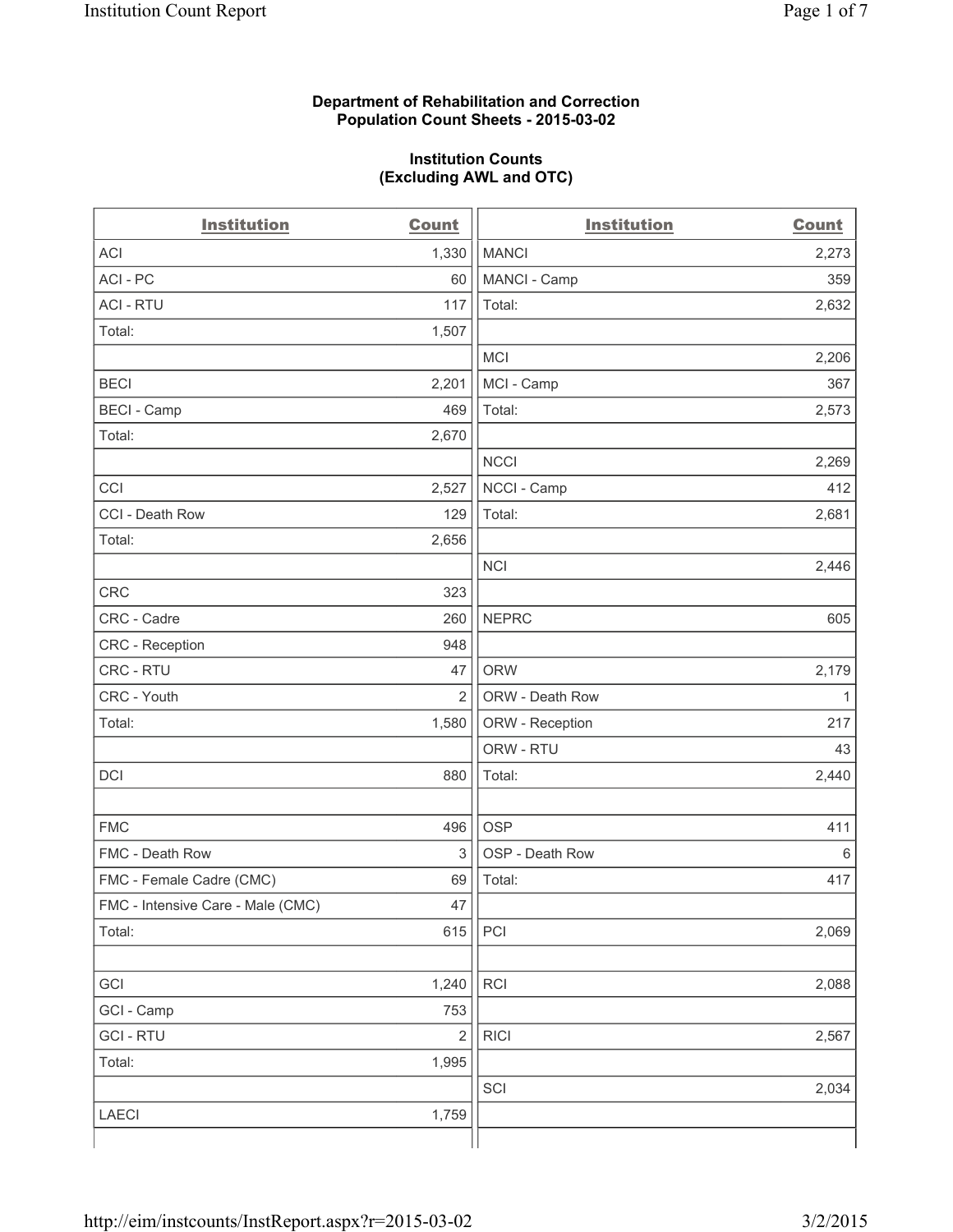|                          |       | <b>SOCF</b>      | 1,220                       |
|--------------------------|-------|------------------|-----------------------------|
| LECI                     | 2,079 | SOCF - RTU       | 62                          |
| LECI - Camp              | 178   | Total:           | 1,282                       |
| Total:                   | 2,257 |                  |                             |
|                          |       | <b>TCI</b>       | 1,111                       |
| LOCI                     | 2,287 | TCI - Camp       | 433                         |
|                          |       | Total:           | 1,544                       |
| <b>LORCI</b>             | 227   |                  |                             |
| LORCI - Cadre            | 199   | <b>TOCI</b>      | 1,019                       |
| <b>LORCI - Reception</b> | 1,108 | <b>TOCI - PC</b> | 106                         |
| Total:                   | 1,534 | Total:           | 1,125                       |
|                          |       |                  |                             |
| <b>MACI</b>              | 1,097 | <b>WCI</b>       | 1,293                       |
| MACI - Minimum           | 1,445 | WCI - RTU        | 88                          |
| Total:                   | 2,542 | Total:           | 1,381                       |
|                          |       |                  |                             |
|                          |       |                  | EN ACC<br>Total Dopulation: |

**Total Population: 50,166**

\* The Total Population includes 35 Offenders with Reason Codes 30 & 31. \*\* The Total Population includes 31 Offenders with Reason Code 0A.

# **Male Population by Security Level (Include AWL and Exclude OTC)**

| <b>Security Level</b>  |                   | <b>Body</b> | <b>AWL</b> | $(-OTC)$ | <b>Total</b> |
|------------------------|-------------------|-------------|------------|----------|--------------|
| Total Level 5          |                   | 134         | 0          | 0        | 134          |
| <b>Total Level 4</b>   |                   | 1,829       | 20         | 20       | 1,829        |
| Total Level 3          |                   | 11,641      | 144        | 101      | 11,684       |
| Total Level 2          |                   | 16,977      | 232        | 162      | 17,047       |
| <b>Total Level 1</b>   |                   | 15,361      | 199        | 106      | 15,454       |
| <b>Total Death Row</b> |                   | 139         |            |          | 139          |
|                        | <b>Total Male</b> | 46,081      | 596        | 390      | 46,287       |

# **Female Population by Institution (Include AWL and Exclude OTC)**

| <b>Institution</b>       | <b>Body</b> | <b>AWL</b> | (-OTC) | <b>Total</b> |
|--------------------------|-------------|------------|--------|--------------|
| DCI                      | 880         | 13         | 9      | 884          |
| <b>FMC</b>               | 20          | 2          |        | 21           |
| FMC - Female Cadre (CMC) | 69          | O          | 0      | 69           |
| <b>NEPRC</b>             | 605         | 15         | 5      | 615          |
| <b>ORW</b>               | 2,179       | 63         | 26     | 2,216        |
| <b>ORW - Death Row</b>   |             | 0          | 0      |              |
| ORW - Reception          | 217         |            | 0      | 218          |
|                          |             |            |        |              |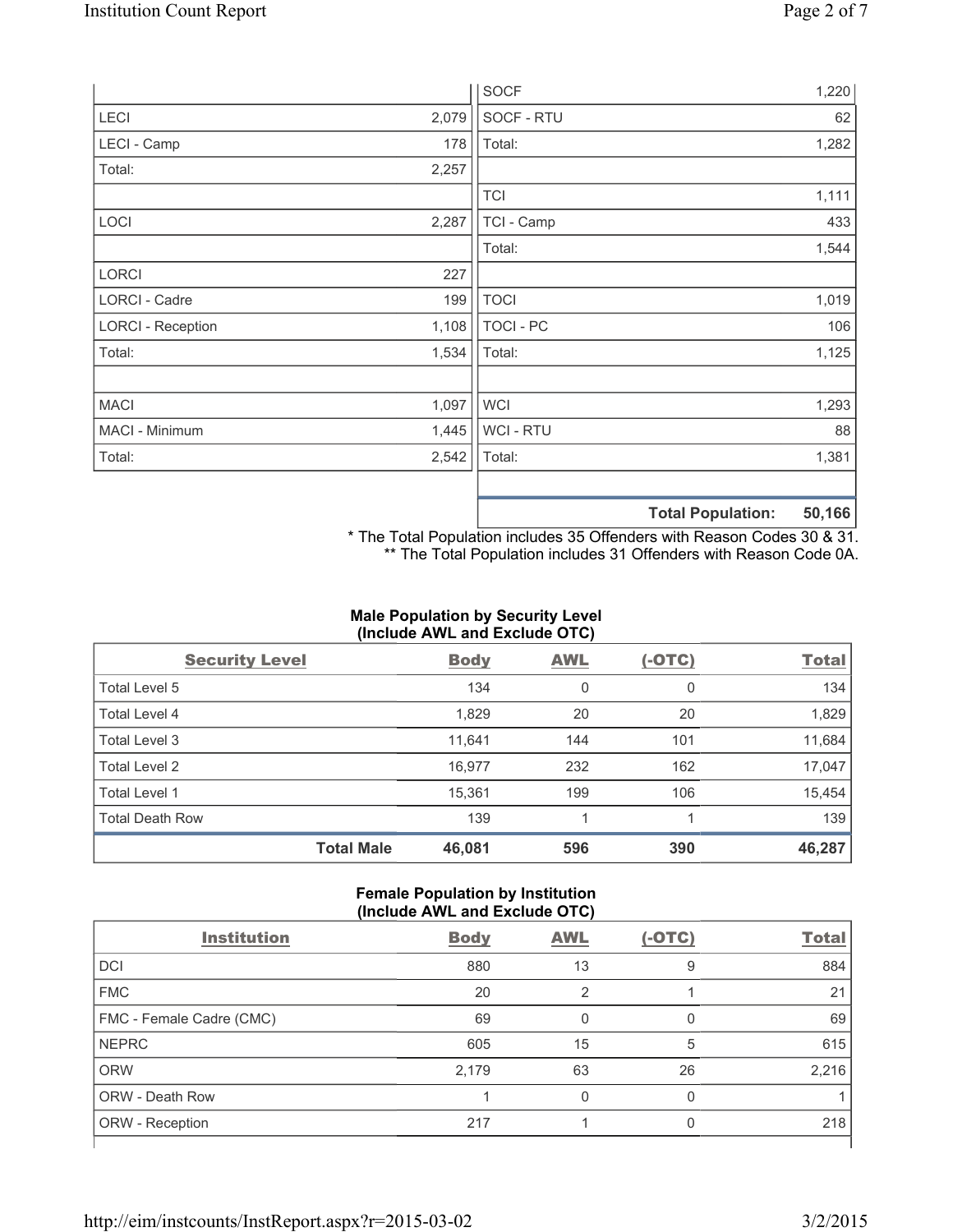| <b>ORW - RTU</b> |                          | 43     |     |     | 43 l   |
|------------------|--------------------------|--------|-----|-----|--------|
|                  | <b>Total Female</b>      | 4.014  | 94  | 41  | 4,067  |
|                  |                          |        |     |     |        |
|                  | <b>Total Population:</b> | 50,095 | 690 | 431 | 50,354 |

# **Male Population by Institution: Security Level 5 (Include AWL and Exclude OTC)**

|     | <b>Institution</b>   | <b>Body</b> | <b>AWL</b> | $(-OTC)$ | <b>Total</b> |
|-----|----------------------|-------------|------------|----------|--------------|
| GCI |                      |             |            |          | C            |
| OSP |                      | 129         |            |          | 129          |
|     | <b>Total Level 5</b> | 134         |            |          | 134          |

# **Male Population by Institution: Security Level 4 (Include AWL and Exclude OTC)**

| <b>Institution</b>       |                      | <b>Body</b>      | <b>AWL</b>          | $(-OTC)$            | <b>Total</b>     |
|--------------------------|----------------------|------------------|---------------------|---------------------|------------------|
| CRC                      |                      | $\,6\,$          | $\mathsf{O}\xspace$ | $\mathsf{O}\xspace$ | $\,6\,$          |
| LECI                     |                      | $\sqrt{5}$       | $\mathsf{O}\xspace$ | 0                   | $\sqrt{5}$       |
| LOCI                     |                      | $\overline{4}$   | $\mathbf 0$         | $\mathsf{O}\xspace$ | $\overline{4}$   |
| LORCI                    |                      | $\boldsymbol{9}$ | 1                   | $\mathbf{1}$        | $\boldsymbol{9}$ |
| LORCI - Cadre            |                      | 1                | $\mathbf 0$         | $\mathsf{O}\xspace$ | $\mathbf{1}$     |
| <b>LORCI - Reception</b> |                      | 12               | $\mathbf 0$         | 0                   | 12               |
| <b>MANCI</b>             |                      | 24               | $\mathbf 0$         | $\mathsf{O}\xspace$ | 24               |
| MCI                      |                      | $\,6\,$          | $\mathsf{O}\xspace$ | $\mathsf{O}\xspace$ | $\,6\,$          |
| <b>NCCI</b>              |                      | $\sqrt{5}$       | $\mathsf{O}\xspace$ | $\mathsf{O}\xspace$ | $\sqrt{5}$       |
| <b>OSP</b>               |                      | 274              | $\overline{2}$      | $\overline{2}$      | 274              |
| <b>RCI</b>               |                      | 1                | $\mathsf{O}\xspace$ | $\mathsf{O}\xspace$ | 1                |
| <b>RICI</b>              |                      | $\overline{2}$   | $\mathsf{O}\xspace$ | $\mathsf{O}\xspace$ | $\overline{2}$   |
| <b>SOCF</b>              |                      | 1,143            | $16$                | $16\,$              | 1,143            |
| SOCF - RTU               |                      | 58               | $\mathsf{O}\xspace$ | $\mathsf{O}\xspace$ | 58               |
| <b>TCI</b>               |                      | 11               | $\mathsf{O}\xspace$ | $\mathsf{O}\xspace$ | 11               |
| <b>TOCI</b>              |                      | 198              | $\mathsf{O}\xspace$ | $\mathsf 0$         | 198              |
| <b>TOCI - PC</b>         |                      | 42               | $\mathsf{O}\xspace$ | $\mathsf{O}\xspace$ | 42               |
| <b>WCI</b>               |                      | 27               | 1                   | 1                   | 27               |
| WCI - RTU                |                      | 1                | $\mathbf 0$         | $\mathsf{O}\xspace$ | $\mathbf{1}$     |
|                          | <b>Total Level 4</b> | 1,829            | 20                  | 20                  | 1,829            |

#### **Male Population by Institution: Security Level 3 (Include AWL and Exclude OTC)**

| $\frac{1}{2}$      |     |            |  |      |  |  |
|--------------------|-----|------------|--|------|--|--|
| <b>Institution</b> | odv | <b>AWL</b> |  | Га≑а |  |  |
|                    |     |            |  |      |  |  |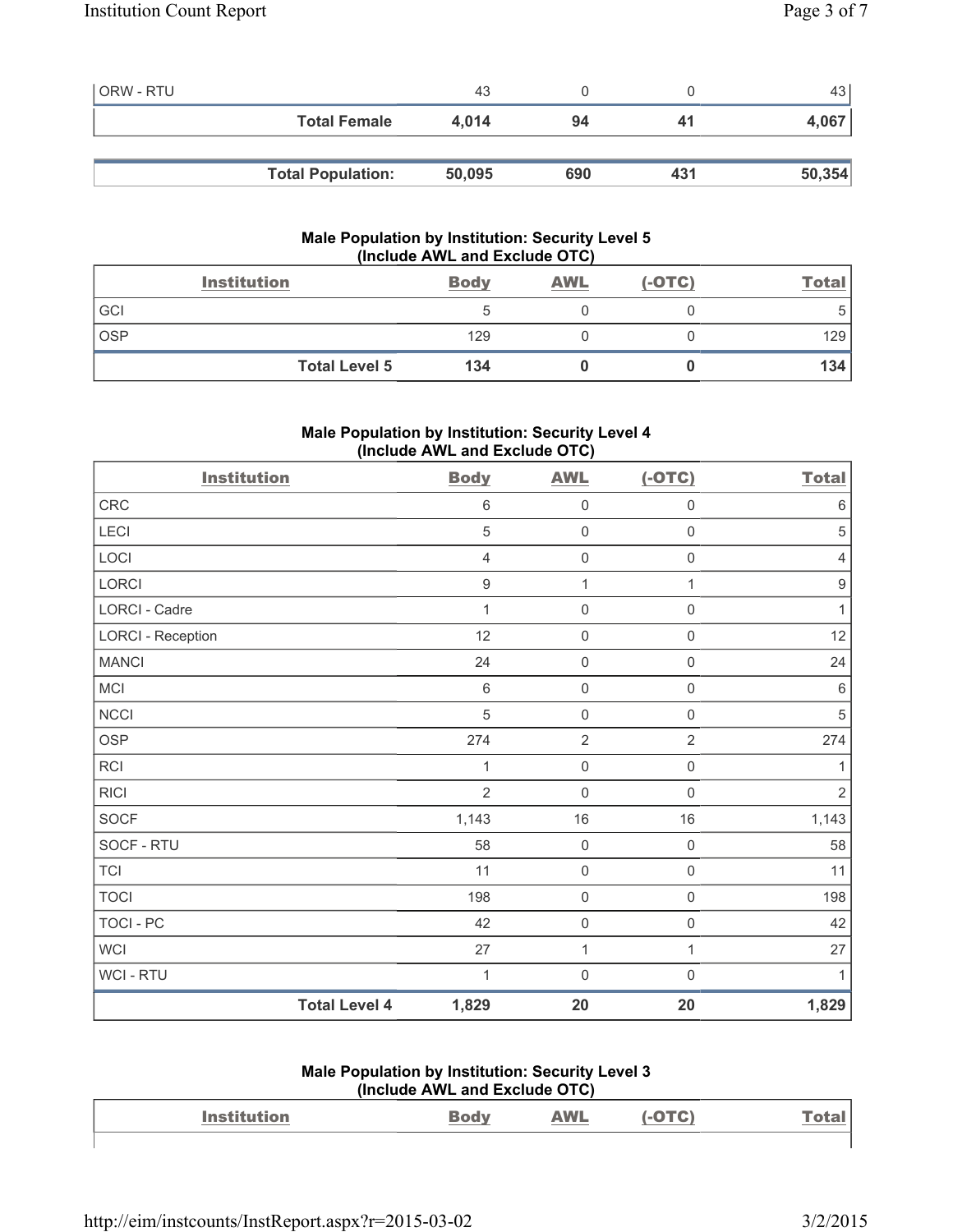| ACI                               | 14                        | $\mathsf{O}\xspace$ | $\mathsf{O}\xspace$ | 14                        |
|-----------------------------------|---------------------------|---------------------|---------------------|---------------------------|
| <b>BECI</b>                       | $\overline{2}$            | $\mathsf 0$         | $\mathsf{O}\xspace$ | $\sqrt{2}$                |
| CCI                               | $\,6\,$                   | $\mathsf 0$         | $\mathsf{O}\xspace$ | $\,6\,$                   |
| CRC                               | 107                       | $\,$ 5 $\,$         | 4                   | 108                       |
| CRC - Cadre                       | 185                       | $\mathsf{O}\xspace$ | $\mathsf{O}\xspace$ | 185                       |
| CRC - Reception                   | 732                       | 19                  | 13                  | 738                       |
| CRC - RTU                         | 22                        | $\mathsf 0$         | $\mathsf{O}\xspace$ | 22                        |
| CRC - Youth                       | $\mathbf{1}$              | $\mathsf 0$         | $\mathsf{O}\xspace$ | $\mathbf{1}$              |
| <b>FMC</b>                        | $\ensuremath{\mathsf{3}}$ | $\mathsf{O}\xspace$ | $\mathsf{O}\xspace$ | $\ensuremath{\mathsf{3}}$ |
| FMC - Intensive Care - Male (CMC) | $\boldsymbol{9}$          | $\mathsf 0$         | $\mathsf{O}\xspace$ | $\boldsymbol{9}$          |
| GCI                               | 1                         | $\mathsf{O}\xspace$ | $\mathsf{O}\xspace$ | 1                         |
| LAECI                             | $\,6\,$                   | $\mathsf{O}\xspace$ | $\mathsf{O}\xspace$ | $\,6\,$                   |
| <b>LECI</b>                       | 2,048                     | 22                  | 17                  | 2,053                     |
| LOCI                              | $\overline{2}$            | $\mathbf{1}$        | $\mathbf{1}$        | $\overline{2}$            |
| LORCI                             | 76                        | 28                  | 24                  | 80                        |
| LORCI - Cadre                     | 185                       | $\mathbf{1}$        | $\mathsf 0$         | 186                       |
| <b>LORCI - Reception</b>          | 659                       | $\mathsf{O}\xspace$ | $\mathsf{O}\xspace$ | 659                       |
| <b>MANCI</b>                      | 2,236                     | 12                  | 12                  | 2,236                     |
| MCI                               | $\overline{2}$            | $\mathsf{O}\xspace$ | $\mathsf 0$         | $\overline{2}$            |
| <b>NCCI</b>                       | 11                        | $\mathsf 0$         | $\mathsf{O}\xspace$ | 11                        |
| <b>NCI</b>                        | 17                        | $\mathsf{O}\xspace$ | $\mathsf 0$         | 17                        |
| PCI                               | 40                        | $\overline{4}$      | $\mathsf 0$         | 44                        |
| <b>RCI</b>                        | 1,950                     | 36                  | 20                  | 1,966                     |
| <b>RICI</b>                       | 1                         | $\mathsf{O}\xspace$ | $\mathsf{O}\xspace$ | 1                         |
| SCI                               | $\overline{2}$            | $\mathsf{O}\xspace$ | $\mathsf{O}\xspace$ | $\sqrt{2}$                |
| <b>SOCF</b>                       | 59                        | $\mathsf{O}\xspace$ | $\mathsf{O}\xspace$ | 59                        |
| SOCF - RTU                        | $\overline{4}$            | $\mathsf{O}\xspace$ | $\mathsf 0$         | $\overline{4}$            |
| <b>TCI</b>                        | 1,047                     | $\boldsymbol{9}$    | 6                   | 1,050                     |
| TCI - Camp                        | $\mathbf{1}$              | $\mathsf{O}\xspace$ | $\mathsf{O}\xspace$ | $\mathbf{1}$              |
| <b>TOCI</b>                       | 820                       | $\mathsf{O}\xspace$ | $\mathsf{O}\xspace$ | 820                       |
| <b>TOCI - PC</b>                  | 63                        | $\mathsf{O}\xspace$ | $\mathsf{O}\xspace$ | 63                        |
| <b>WCI</b>                        | 1,249                     | $\overline{7}$      | $\overline{4}$      | 1,252                     |
| <b>WCI - RTU</b>                  | 81                        | $\mathsf{O}\xspace$ | $\mathsf{O}\xspace$ | 81                        |
| <b>Total Level 3</b>              | 11,641                    | 144                 | 101                 | 11,684                    |

**Male Population by Institution: Security Level 2 (Include AWL and Exclude OTC)** 

| <b>Institution</b> | <b>Body</b> | <b>AWL</b> | $(-OTC)$ | <u>Total</u> |
|--------------------|-------------|------------|----------|--------------|
| <b>ACI</b>         | 613         |            |          | 615          |
| ACI-PC             | 60          |            |          | 60           |
|                    |             |            |          |              |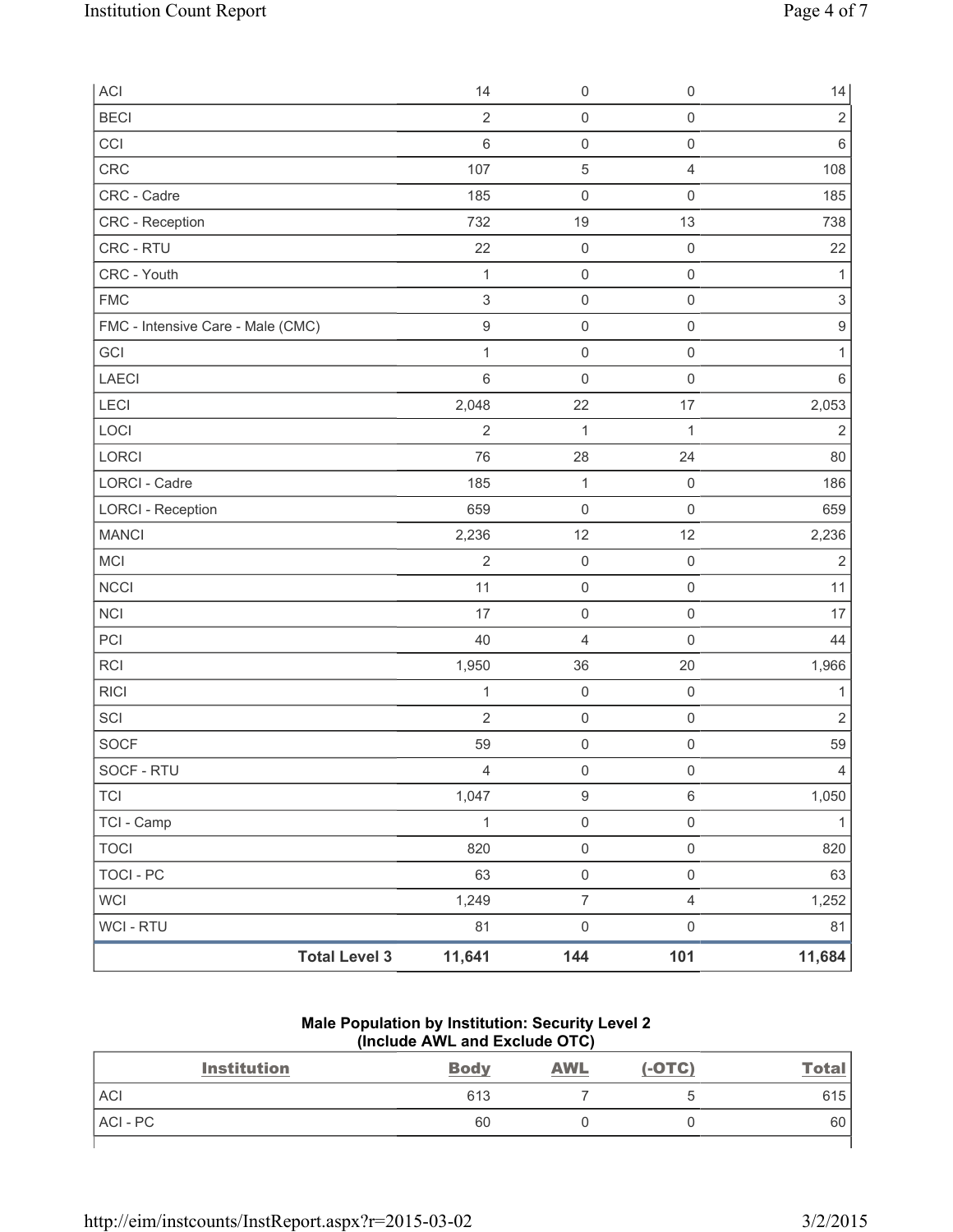| <b>Total Level 2</b>              | 16,977           | 232                 | 162                 | 17,047           |
|-----------------------------------|------------------|---------------------|---------------------|------------------|
| WCI - RTU                         | $\sqrt{5}$       | $\mathsf 0$         | $\mathsf{O}\xspace$ | $\,$ 5 $\,$      |
| <b>WCI</b>                        | 17               | $\mathsf{O}\xspace$ | $\mathsf{O}\xspace$ | 17               |
| <b>TOCI - PC</b>                  | $\mathbf{1}$     | $\mathsf 0$         | $\mathsf{O}\xspace$ | $\mathbf{1}$     |
| <b>TOCI</b>                       | $\mathbf{1}$     | $\mathsf{O}\xspace$ | $\mathsf 0$         | 1                |
| <b>TCI</b>                        | $\sqrt{2}$       | $\mathsf{O}\xspace$ | $\mathsf{O}\xspace$ | $\overline{2}$   |
| SCI                               | 966              | 12                  | $\overline{7}$      | 971              |
| <b>RICI</b>                       | 1,294            | 29                  | 16                  | 1,307            |
| <b>RCI</b>                        | 136              | $\mathsf{O}\xspace$ | $\mathsf{O}\xspace$ | 136              |
| PCI                               | 772              | 17                  | $\overline{4}$      | 785              |
| <b>NCI</b>                        | 1,648            | 33                  | 27                  | 1,654            |
| NCCI - Camp                       | $\overline{7}$   | $\mathsf{O}\xspace$ | $\mathsf{O}\xspace$ | 7                |
| <b>NCCI</b>                       | 1,682            | 18                  | 16                  | 1,684            |
| MCI - Camp                        | $\overline{2}$   | $\mathbf 0$         | $\mathsf 0$         | $\overline{2}$   |
| <b>MCI</b>                        | 1,686            | 18                  | 14                  | 1,690            |
| <b>MANCI</b>                      | $\overline{2}$   | $\mathbf 0$         | $\mathsf{O}\xspace$ | $\overline{2}$   |
| <b>MACI</b>                       | 1,097            | $\,$ 5 $\,$         | 3                   | 1,099            |
| <b>LORCI - Reception</b>          | 316              | $\sqrt{2}$          | $\overline{2}$      | 316              |
| LORCI - Cadre                     | 11               | $\mathsf{O}\xspace$ | $\mathsf 0$         | 11               |
| LORCI                             | 94               | 20                  | 15                  | 99               |
| LOCI                              | 1,125            | $\,6\,$             | 6                   | 1,125            |
| LECI                              | 12               | $\mathsf{O}\xspace$ | $\mathbf 0$         | 12               |
| <b>LAECI</b>                      | 1,059            | 19                  | 17                  | 1,061            |
| GCI                               | 786              | 6                   | $\overline{4}$      | 788              |
| FMC - Intensive Care - Male (CMC) | 19               | $\mathsf{O}\xspace$ | $\mathsf 0$         | 19               |
| <b>FMC</b>                        | $\boldsymbol{9}$ | $\mathbf 0$         | $\mathsf{O}\xspace$ | $\boldsymbol{9}$ |
| CRC - Youth                       | $\mathbf{1}$     | $\mathbf 1$         | $\mathbf{1}$        | 1                |
| CRC - RTU                         | 20               | $\mathsf{O}\xspace$ | $\mathsf{O}\xspace$ | $20\,$           |
| CRC - Reception                   | 121              | $\overline{4}$      | $\overline{4}$      | 121              |
| CRC - Cadre                       | 72               | $\mathsf{O}\xspace$ | $\mathsf{O}\xspace$ | 72               |
| <b>CRC</b>                        | 93               | $\overline{4}$      | 3                   | 94               |
| CCI                               | 1,681            | $\boldsymbol{9}$    | $\,6\,$             | 1,684            |
| <b>BECI</b>                       | 1,495            | 22                  | 12                  | 1,505            |
| <b>ACI - RTU</b>                  | 72               | $\mathsf{O}\xspace$ | $\mathsf 0$         | 72               |

#### **Male Population by Institution: Security Level 1 (Include AWL and Exclude OTC)**

| <b>Institution</b> | <b>Body</b> | <b>AWL</b> | $(-OTC)$ | <u>Total</u> |
|--------------------|-------------|------------|----------|--------------|
| <b>ACI</b>         | 703         |            |          | 709          |
| <b>ACI - RTU</b>   | 45          |            |          | 45           |
|                    |             |            |          |              |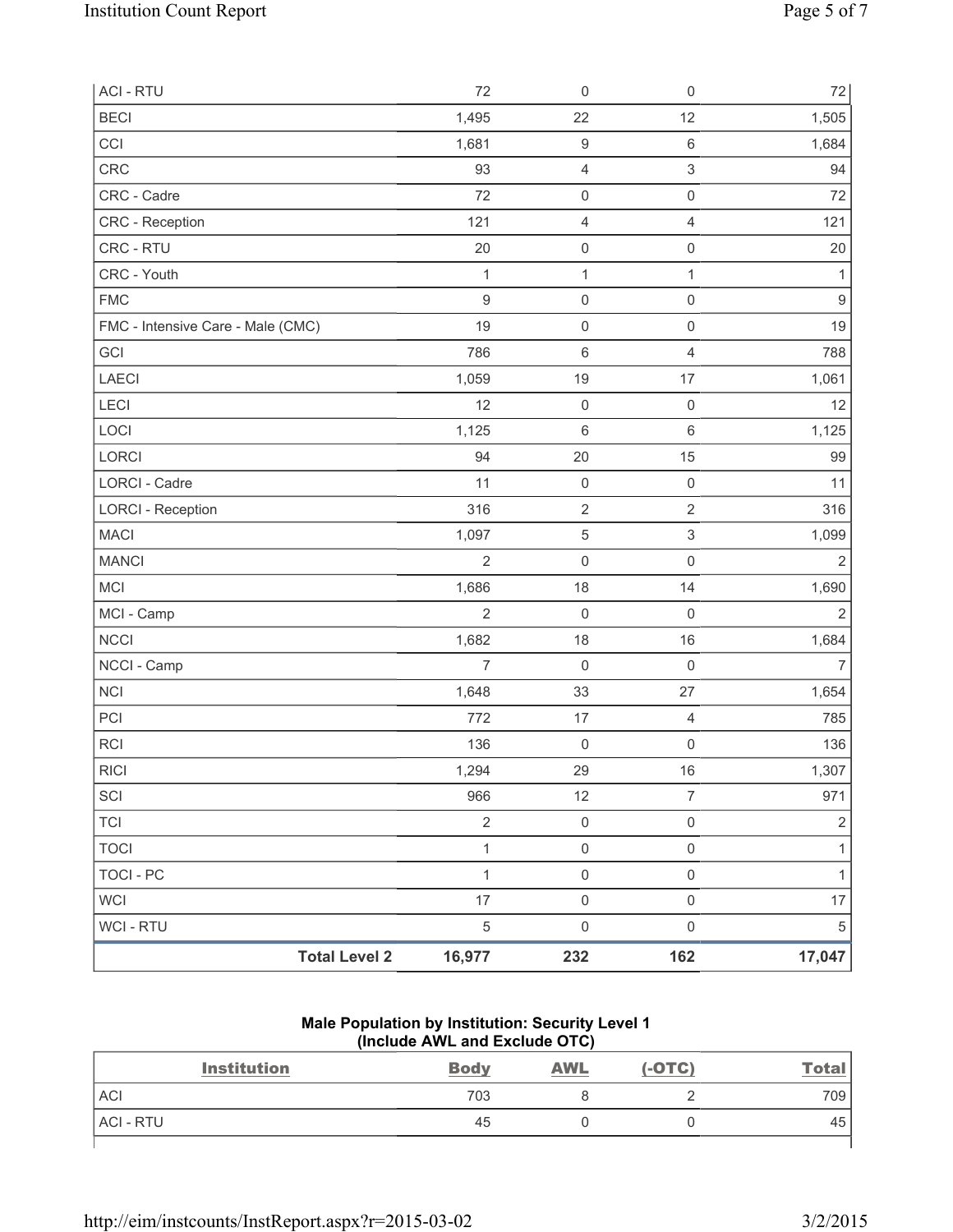| <b>BECI</b>                       |                      | 703            | 16                  | $\,8\,$             | 711              |
|-----------------------------------|----------------------|----------------|---------------------|---------------------|------------------|
| <b>BECI</b> - Camp                |                      | 469            | $\mathsf{O}\xspace$ | $\mathsf{O}\xspace$ | 469              |
| CCI                               |                      | 840            | 6                   | $\overline{2}$      | 844              |
| <b>CRC</b>                        |                      | 55             | $\overline{2}$      | $\mathbf{1}$        | 56               |
| CRC - Cadre                       |                      | $\,$ 3 $\,$    | $\mathsf 0$         | $\mathsf 0$         | $\mathfrak{Z}$   |
| <b>CRC</b> - Reception            |                      | 92             | 4                   | $\overline{4}$      | 92               |
| CRC - RTU                         |                      | 5              | 0                   | $\mathsf 0$         | $\sqrt{5}$       |
| <b>FMC</b>                        |                      | 462            | 3                   | $\mathsf{O}\xspace$ | 465              |
| FMC - Intensive Care - Male (CMC) |                      | 19             | 0                   | $\mathsf{O}\xspace$ | 19               |
| GCI                               |                      | 448            | 12                  | 3                   | 457              |
| GCI - Camp                        |                      | 753            | $\mathsf{O}\xspace$ | $\mathsf{O}\xspace$ | 753              |
| <b>GCI-RTU</b>                    |                      | $\overline{2}$ | 0                   | $\mathsf 0$         | $\overline{2}$   |
| <b>LAECI</b>                      |                      | 694            | 15                  | $\overline{7}$      | 702              |
| LECI                              |                      | 14             | 1                   | $\mathsf 0$         | 15               |
| LECI - Camp                       |                      | 178            | $\mathsf 0$         | $\mathsf{O}\xspace$ | 178              |
| LOCI                              |                      | 1,156          | 4                   | $\mathbf 2$         | 1,158            |
| <b>LORCI</b>                      |                      | 48             | 13                  | 13                  | 48               |
| LORCI - Cadre                     |                      | $\overline{2}$ | 0                   | $\mathsf 0$         | $\overline{2}$   |
| <b>LORCI - Reception</b>          |                      | 121            | 0                   | $\mathsf{O}\xspace$ | 121              |
| MACI - Minimum                    |                      | 1,445          | 20                  | 12                  | 1,453            |
| <b>MANCI</b>                      |                      | 11             | 8                   | $\,6\,$             | 13               |
| MANCI - Camp                      |                      | 359            | $\mathsf{O}\xspace$ | $\mathbf 0$         | 359              |
| <b>MCI</b>                        |                      | 512            | 4                   | $\mathsf{O}\xspace$ | 516              |
| MCI - Camp                        |                      | 365            | 0                   | $\mathbf 0$         | 365              |
| <b>NCCI</b>                       |                      | 571            | 14                  | $\,8\,$             | 577              |
| NCCI - Camp                       |                      | 405            | $\boldsymbol{0}$    | $\mathsf 0$         | 405              |
| <b>NCI</b>                        |                      | 781            | 6                   | 4                   | 783              |
| <b>OSP</b>                        |                      | $\overline{7}$ | $\mathsf 0$         | $\mathsf 0$         | $\boldsymbol{7}$ |
| PCI                               |                      | 1,257          | 22                  | $10$                | 1,269            |
| RCI                               |                      | $\mathbf 1$    | $\mathsf 0$         | $\mathsf 0$         | 1                |
| <b>RICI</b>                       |                      | 1,269          | 22                  | 11                  | 1,280            |
| SCI                               |                      | 1,066          | 15                  | $10$                | 1,071            |
| <b>SOCF</b>                       |                      | 17             | $\mathsf{O}\xspace$ | $\mathsf 0$         | 17               |
| <b>TCI</b>                        |                      | 51             | 4                   | $\mathsf 3$         | 52               |
| TCI - Camp                        |                      | 432            | $\mathsf{O}\xspace$ | $\mathsf 0$         | 432              |
|                                   | <b>Total Level 1</b> | 15,361         | 199                 | 106                 | 15,454           |

| High Offender ID's             |         |
|--------------------------------|---------|
| Correctional Reception Center: | A713499 |